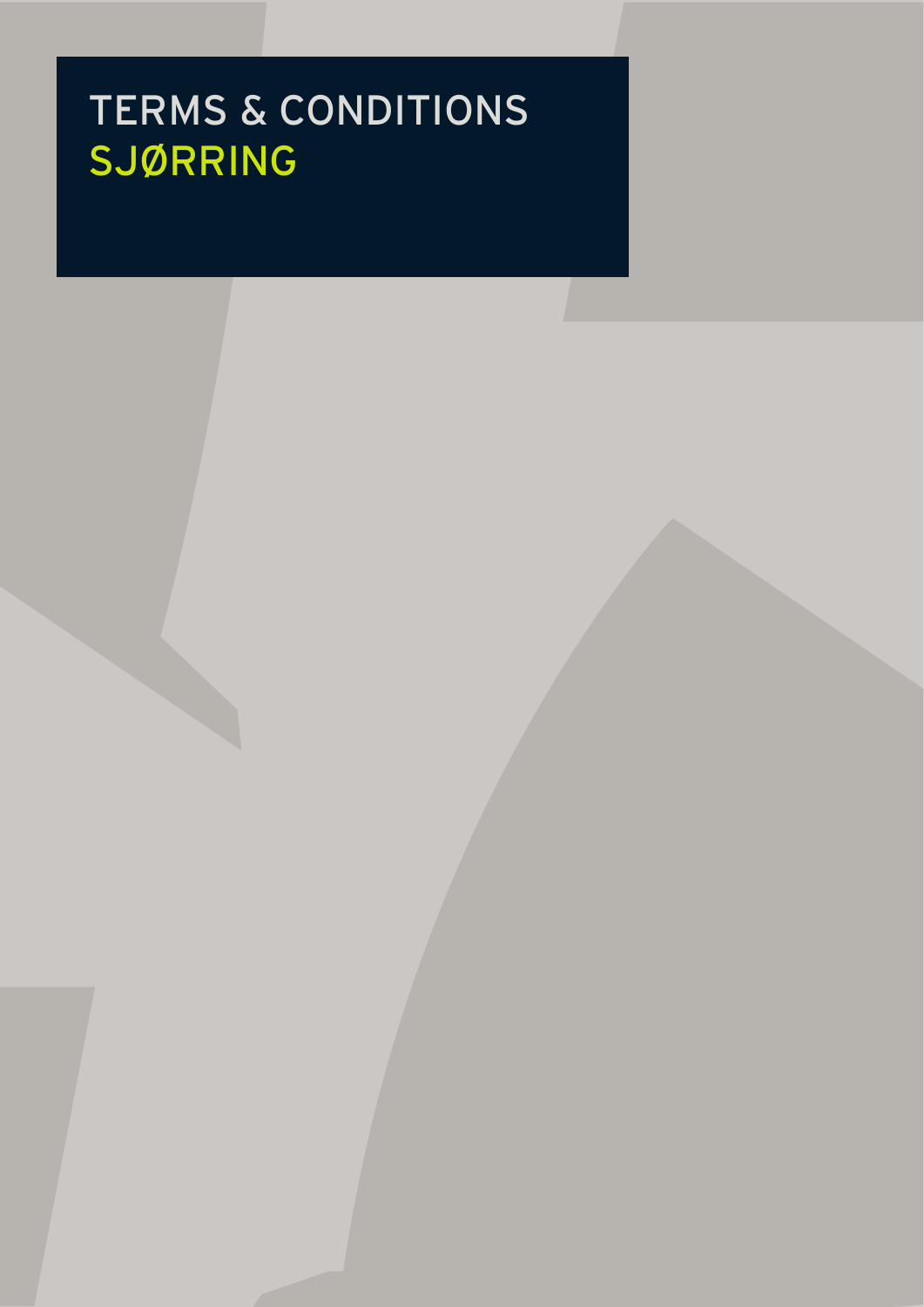

# **TERMS AND CONDITIONS**

Sjørring Maskinfabrik A/S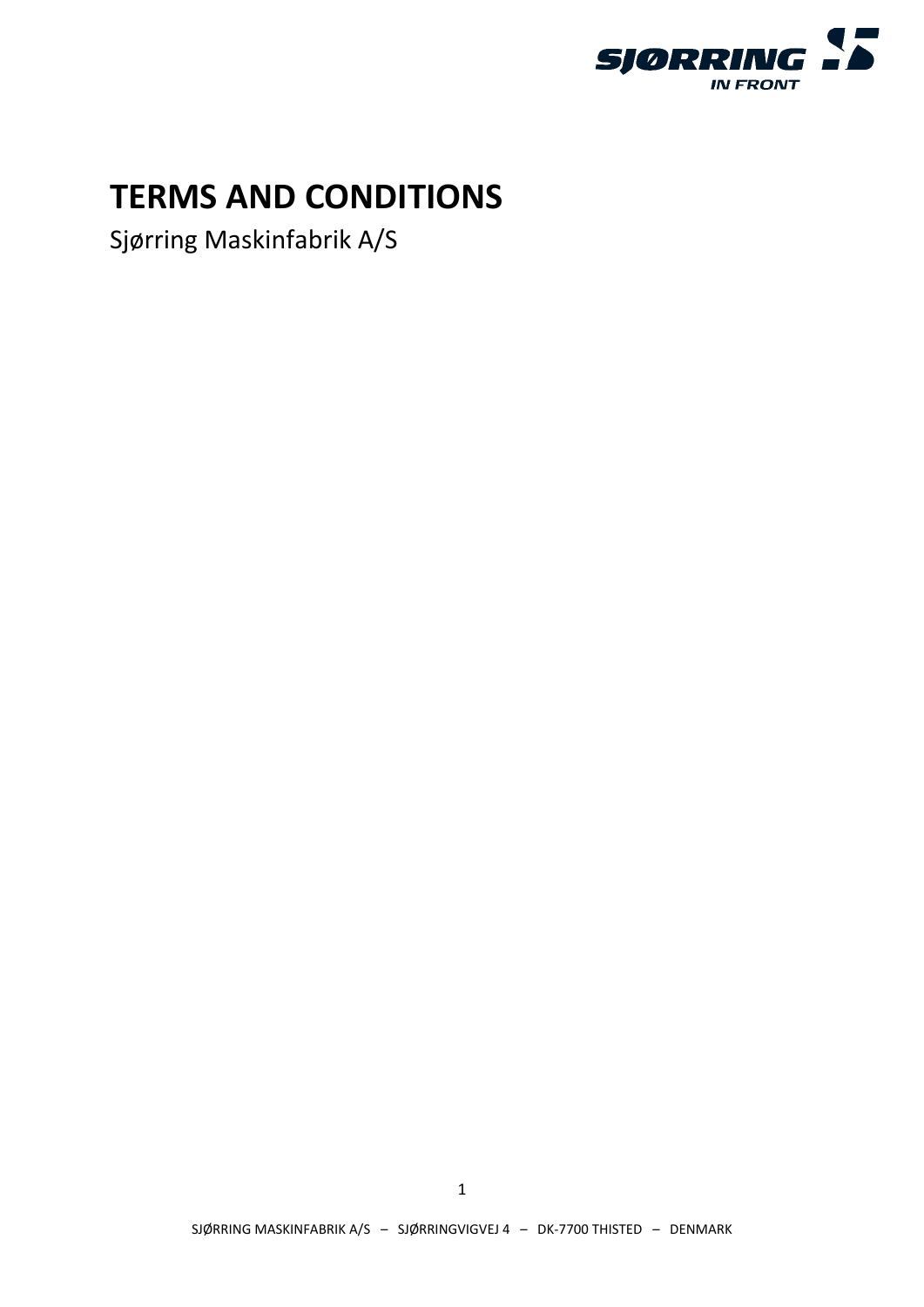

# **1 USE**

1.1 These General Terms and Conditions of Sale and Delivery ("Terms") shall apply to all products ("Products") offered and delivered to any customer ("Customer") by Sjørring Maskinfabrik A/S ("Company")

# **2 AGREEMENT BASIS (AFTALEGRUNDLAGET)**

- 2.1 The Terms along with the Company's offers and order confirmations constitute the total contractual basis for the Company's sales and delivery of products and services. The Customer's conditions printed on orders or otherwise communicated to the Company do not form part of the contractual basis, unless agreed in writing by both parties.
- 2.2 Changes and additions to the agreement are only valid if confirmed in writing by both parties.

# **3 PRODUCTS AND SERVICES**

- 3.1 Products sold and delivered to the Customer are, unless otherwise stated, manufactured according to the following standards:
	- Standard tolerances on linear measures DS/EN 22768-1 C
	- Tolerances on welded components according to DS/EN ISO 13920 B
	- General welding quality according to DS/EN 5817 welding Class C
	- Flame cutting general tolerances according to DS/EN ISO 9013
	- 3.2 The Customer shall obtain, pay, and be responsibility for the necessary permits from the authorities, or any third parties in connection with installation, operation and arrangement etc. of the supplied goods and services.
	- 3.3 The Company is not liable for errors or defects in the material or for information provided by the Customer, such as drawings, instructions, specifications, etc. The Company has no obligation to check or verify the accuracy or the appropriateness of such material.
	- 3.4 The Company shall have no liability for errors or defects in the Product resulting from incorrect or inappropriateness of the specification, drawings etc. provided by the Customer.

# **4 OFFERS, ORDERS AND ORDER CONFIRMATION**

- 4.1 All offers from the Company are unless otherwise specified in the offer valid for 30 days from the date of the offer. The Customer's order is not binding for the Company until the Customer has received a written order confirmation.
- 4.2 The Company strives to provide written confirmation or denial of an order for products or services to the Customer within 3 working days after receiving the order. Only written order confirmations are binding on the Company.
- 4.3 The Customer cannot modify a pending order without the Company's written consent.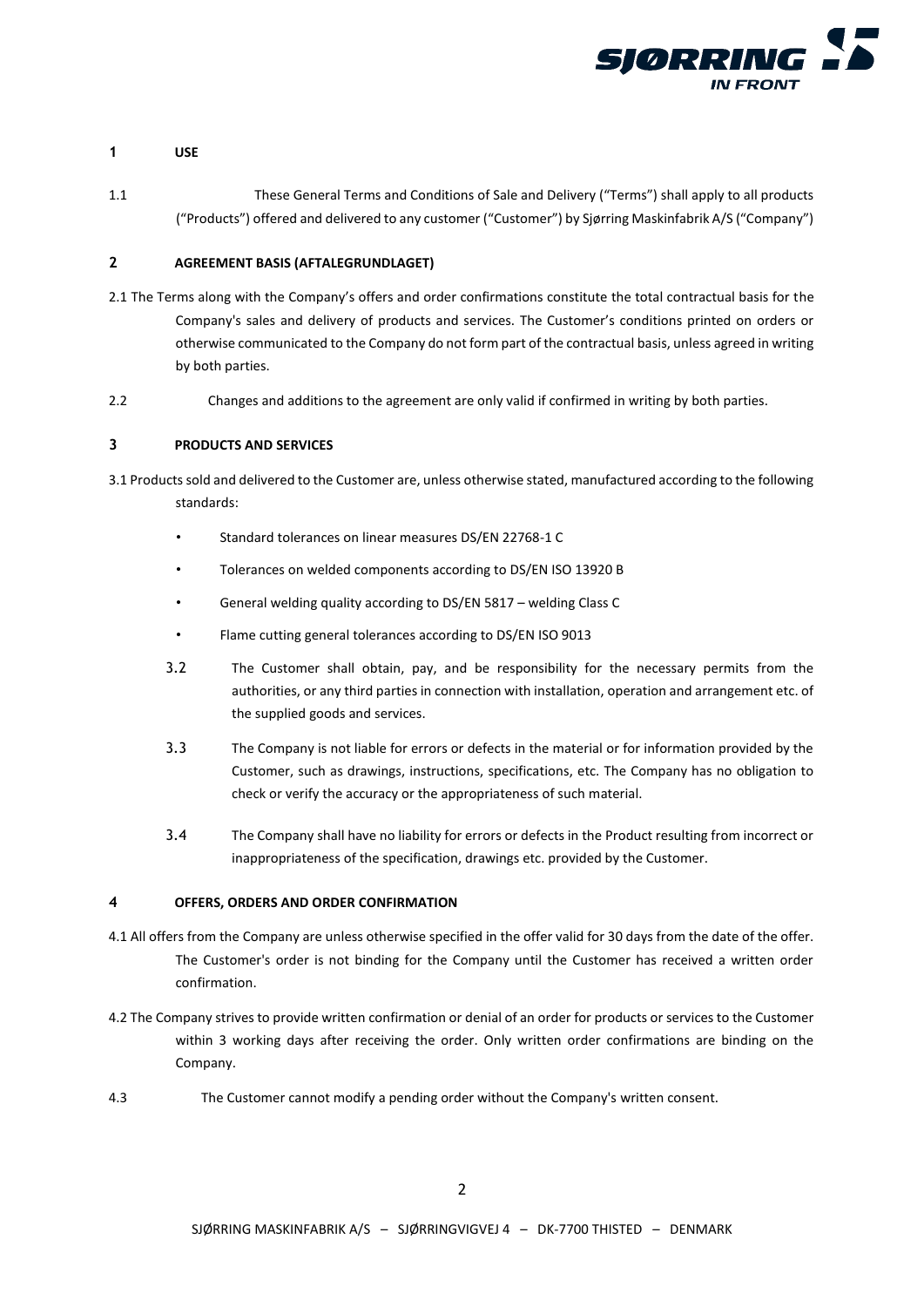

4.4 If the Company's order confirmation does not match the Customer's order or contractual basis, and the Customer does not wish to accept the discrepant conditions, the Customer shall provide written notice to the Company within 3 working days after receipt of the order confirmation. Otherwise, the Customer is bound by the Company's order confirmation.

# **5 PRICE AND PAYMENT**

- 5.1 The price for the products and services corresponds to the Company's current valid price list at the time of the Company's order confirmation, unless otherwise agreed in writing.
- 5.2 Unless otherwise agreed in writing, the price indicated is excluding VAT and tax and in Danish kroner.
	- $\left| \right|$ The price of the applicable price lists does not include installation.
	- $2)$ Freight for returned goods and trade goods shall be paid by the Customer.
	- $3)$ Packaging is charged at cost and may only be returned if this is agreed.
- 5.3 All prices, including the execution of a final agreement is made subject to changes as a result of documented changes in prices of materials, prices from subcontractors, changes in taxes, changes in exchange rates or changes in payroll costs, etc.
- 5.4 In case of price changes the Company is obliged to inform the Customer in writing without delay. The Customer can then, within 7 days from receipt of the information on the price increase, cancel the affected order, without this being regarded as a breach. If the Customer does not cancel the order within the 7-day period, the price increase shall be deemed accepted.
- 5.5 The Customer shall pay all invoices for products and services in accordance with the specified terms of payment, unless otherwise agreed in writing.
- 5.6 Unless otherwise stated, payment terms are net cash on delivery. In case of delayed payment the Company is entitled to calculate a 1.5 % interest for each month or fraction thereof from the due date.

#### **6 RETENTION**

6.1 The Company retains ownership of the delivered goods until payment is made in full, including accrued interest and costs.

#### **7 DELIVERY**

- 7.1 The Company delivers all sold products and services at the time stated in the order confirmation. The Company is entitled to deliver before the agreed delivery.
- 7.2 Installation and/or mounting of products take place only when this is agreed and priced in the agreement.
- 7.3 Orders are delivered Ex Works (Incoterms 2010) at the Company's address, unless otherwise agreed in writing.
- 7.4 Delivery time may be subject to strike, lockout, fire, import bans, delays or defects in deliveries from suppliers, lack of deliveries from suppliers in general or similar difficulties.
- 7.5 In the event of such circumstances, the Company shall without delay notify the Customer thereof.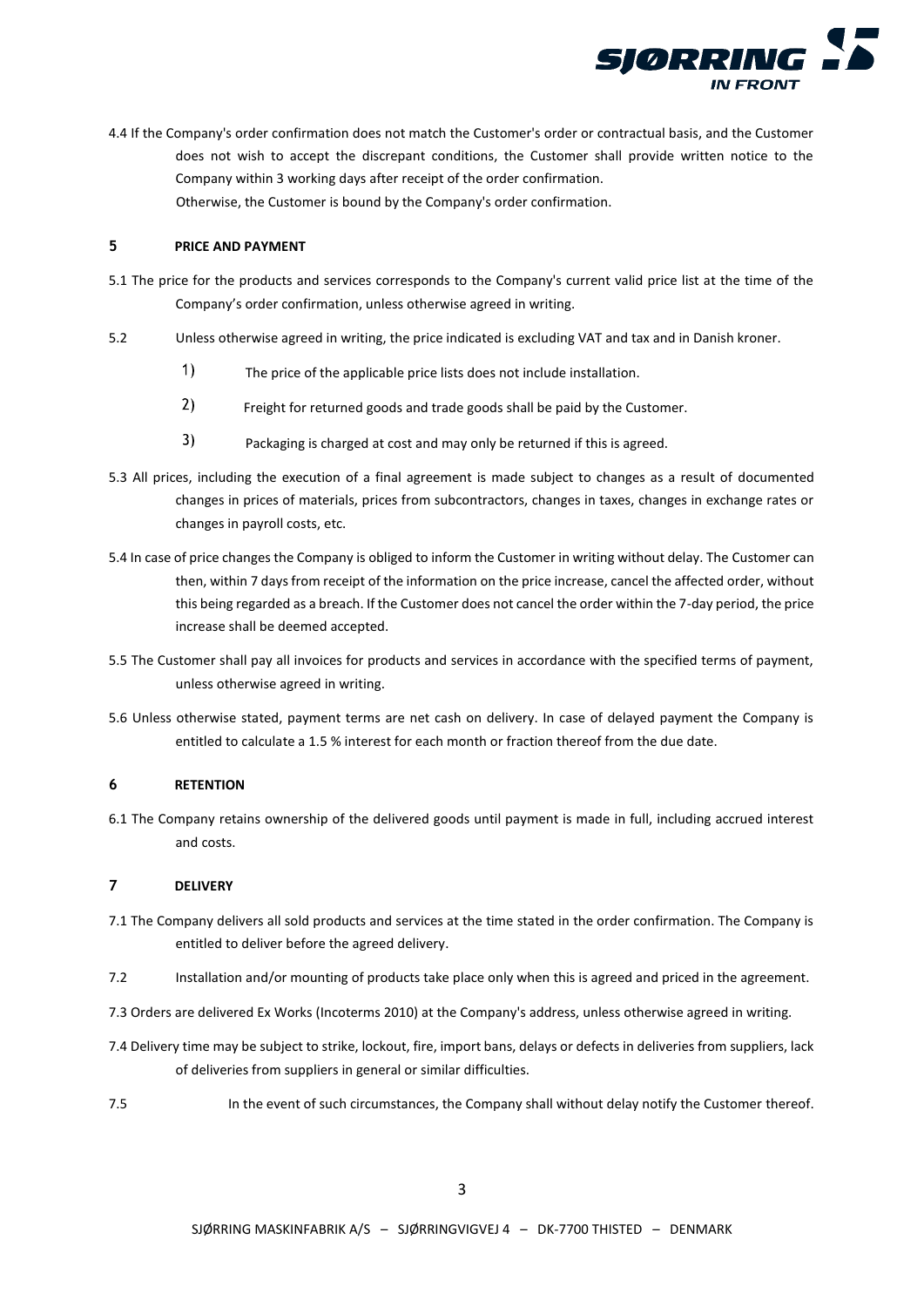

- 7.6 The Company may require an agreed delivery postponed if the delivery is delayed due to the Customer, including if the Customer does not timely approve drawings, if the Customer does not timely supply information relevant to the Company or do not meet the terms of payment.
- 7.7 If the time of delivery is delayed due to the reasons in section. 7.6, or if the Customer for any other reason is unable to receive the delivery at the delivery date, the Customer is required to comply with the agreed payment terms, as if delivery had taken place and the risk of delivery is furthermore transferred to the Customer at the agreed date of delivery.

#### **8 LATE DELIVERY**

- 8.1 If the Company expects a delay in the delivery of products or services, the Company informs the Customer as soon as possible including the reason for the delay and a new expected delivery date.
- 8.2 If the Company does not supply products or services within 7 days after the agreed delivery date, for reasons that the Customer is not liable for, and furthermore delivery is not made within a reasonable remedy period of 14 days, the Customer may in writing to the Company without further notice terminate the order or orders that are affected by the delay.
- 8.3 The Customer has no other rights and remedies in the event of late delivery. The Customer is not entitled to claim damages or compensation, including indirect losses and consequential damages, whether or not the agreement is terminated.

# **9 LIABILITY FOR DEFECTS**

- 9.1 The Customer shall inspect all products and services at delivery. If the Customer discovers errors or defects that the Customer wishes to claim this shall be declared to the Company in writing within 10 days of delivery. Afterwards the Customer cannot claim defects that would or ought to have been identified by such an inspection. The same applies if the Customer fails to immediately complain over latent defects.
- 9.2 The Company has the right to remedy any defects. Remedy may be effected either through the supply of new products or, if the Company's chooses so, by repair.
- 9.3 In case of exchange of new products or repair the Customer is obliged to disassemble, dismantle and return the defective product to the Company's address, alternatively a location designated by the Company. The return respectively reshipping from the Company of repaired and/or new products will take place at the Customer's risk and expense. Similarly, the Company is not liable for costs including any labor costs associated with dismantlement, replacement or reinstallation of products in connection with complaints.
- 9.4 If the replacement or repair, according to Company's estimates, will lead to disproportionate costs, the Company is entitled to grant a proportional reduction in the purchase price equivalent to the delivered products or services instead.
- 9.5 The Company's liability for defects is always limited to, at the Company's own choice, to make replacement, remedy or to grant a pro rata purchase price reduction.
- 9.6 The Customer has no other remedies against the Company as a result of defects.
- 9.7 No matter what the Company cannot be liable for consequential damages, liquidated damages, day fines, business interruption, loss of business profits or other indirect losses, including consequential damages and costs that may rise from dismounting and remounting of the goods in which the product may be included.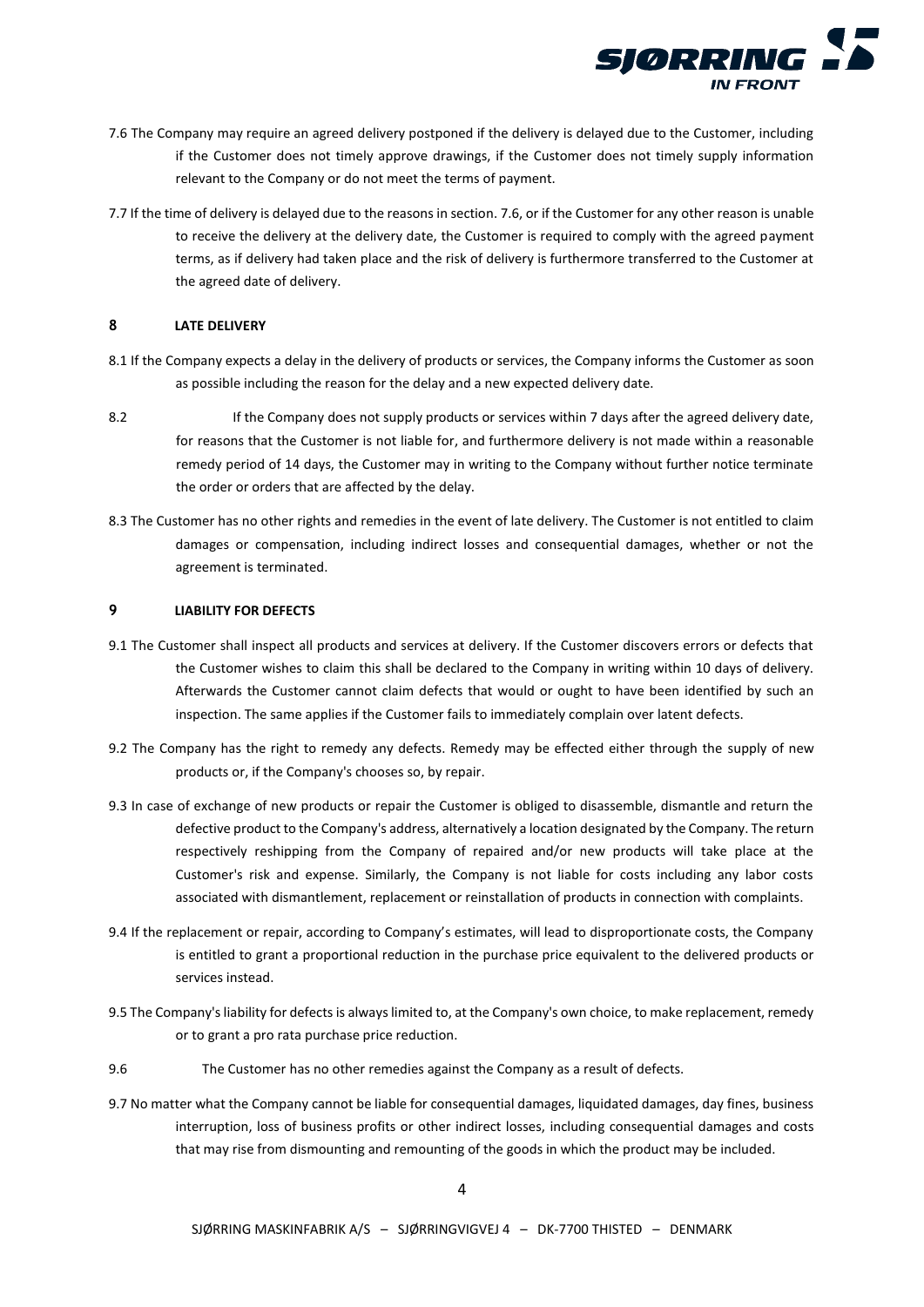

- 9.8 The Company's liability shall in no event exceed an amount equal to the invoice value excluding VAT for the defective product.
- 9.9 The Customer shall always follow any instructions for use and maintenance of the product, including instructions in the product manuals, etc. The Customer may under no circumstances change or remove marking of capacity rating, warnings and serial number from the product.
- 9.10 Changes or alterations to the product without the Company´s written consent releases the Company from any responsibility for the product. As an example this occurs if the products are repaired by persons who are not authorized by the Company.

#### **10 PRODUCT LIABILITY**

- 10.1 The Company shall only liable for personal injury to the extent required by mandatory legislation.
- 10.2 The Company shall not be liable for damage to real estate and property belonging to the Customer or third parties or damage which occurs while the products are in the Customer's possession.
- 10.3 The Company shall never be responsible for consequential damages, liquidated damages, daily penalties, business interruption, loss of business profits or other indirect losses or damages.
- 10.4 If the Company is held liable for defective products towards third parties, the Customer is obliged to indemnify the Company to the same extent as the Company's liability is limited according to these Terms.
- 10.5 If a third party claims product liability, the Company shall immediately be notified. If claims made against the Company on the basis of product liability are handled in court or by an arbitral tribunal the Customer is required to join the legal action as third party.

### **11 WARRANTY**

11.1 Warranty including service guarantee is only provided if and to the extent expressly written in the specific order confirmation. The fact that the Customer has previously purchased products from the Company, including similar products, with warranty provided does not imply a warranty, unless stated directly and in writing in the order confirmation.

# **12 THE CUSTOMER'S BREACH OF CONTRACT**

- 12.1 If the Customer fails to pay overdue payments cf. section 5.6, fails to provide an agreed security or otherwise in any way infringes the provisions of the agreement, the Company is entitled to cancel the order in its entirety and claim compensation for any losses in this context.
- 12.2 Complaints of deliveries shall not entitle the Customer to withhold payment for deliveries already made thus the Customer's withholding of due amounts shall be considered a material breach.
- 12.3 The Customer is only entitled to set off the purchase price upon the Company's prior written consent.

#### **13 PARTIAL INVALIDITY**

13.1 Should any provision of these Terms be held to be illegal, invalid or unenforceable, all other terms and conditions of these Terms shall remain in full force and effect and shall be construed in accordance with the modified provision.